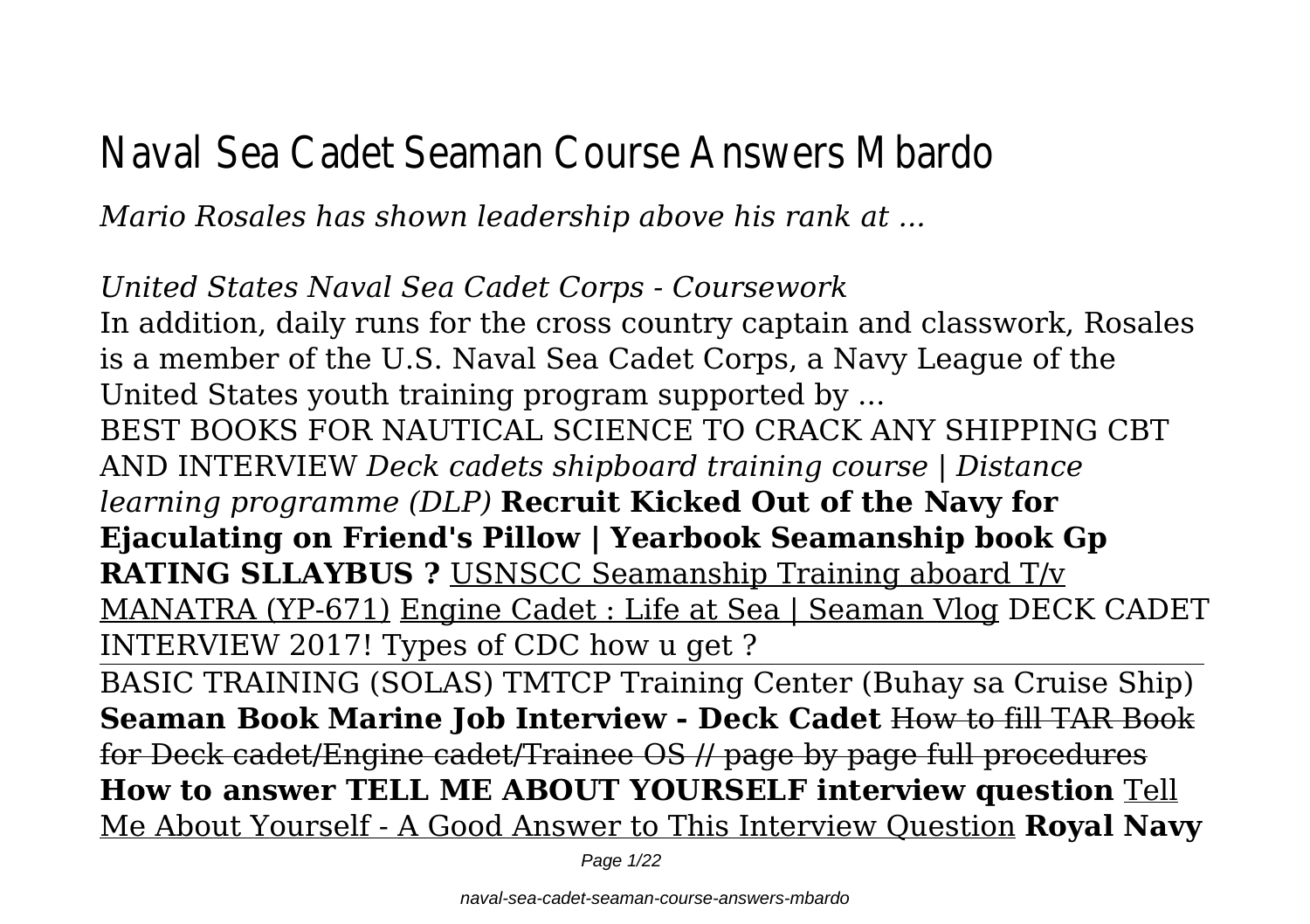# **Commissions 4th Batch 2 River-Class OPV** How much Time for RANK promotion AFTER g.p RATING Ship's Internet Access - The Untold Truth

10 Reason why Maritime is AWESOME ( And such a great career! earn 400k USD per year!? **)Day In The Life - Chief Officer on a Ship**  $\vert \vert$  Life At Sea Edition  $\Box$  | JeffHK on YWAM PNG**Tip's for cadet on there first** time to board the vessel MARINE EMERALD MAG SEAMAN KA PA BA???????? Test Your Limits *Seaman Training Video Series| How to be a Seaman?* Requirements, Training \u0026 Certificates for Maritime Industry. EVERYTHING YOU NEED to join MARITIME!!! *Navy Sea Cadet Program* Apply for PRE- SEA training for deck cadets Belize (COC/CDC) SEAMAN BOOK INDIA **The Deck Cadet | Life at Sea | Seaman Vlog Simple Steps to get Marine Certificate Canada | Step by Step | Seaman Life at Sea 4 Philippine Maritime Academies to Start Your Seaman Career** How to become a Captain of the Ship | Career Path- Deck Cadet to Master Mariner | Capt. Subra Anand *Naval Sea Cadet Seaman Course* We would like to show you a description here but the site won't allow us.

#### *homeport.seacadets.org*

The first step in becoming a U.S. Naval Sea Cadet. Addressed as "Recruit", the cadet learns basics to become a Seaman Apprentice. Recruits must

Page 2/22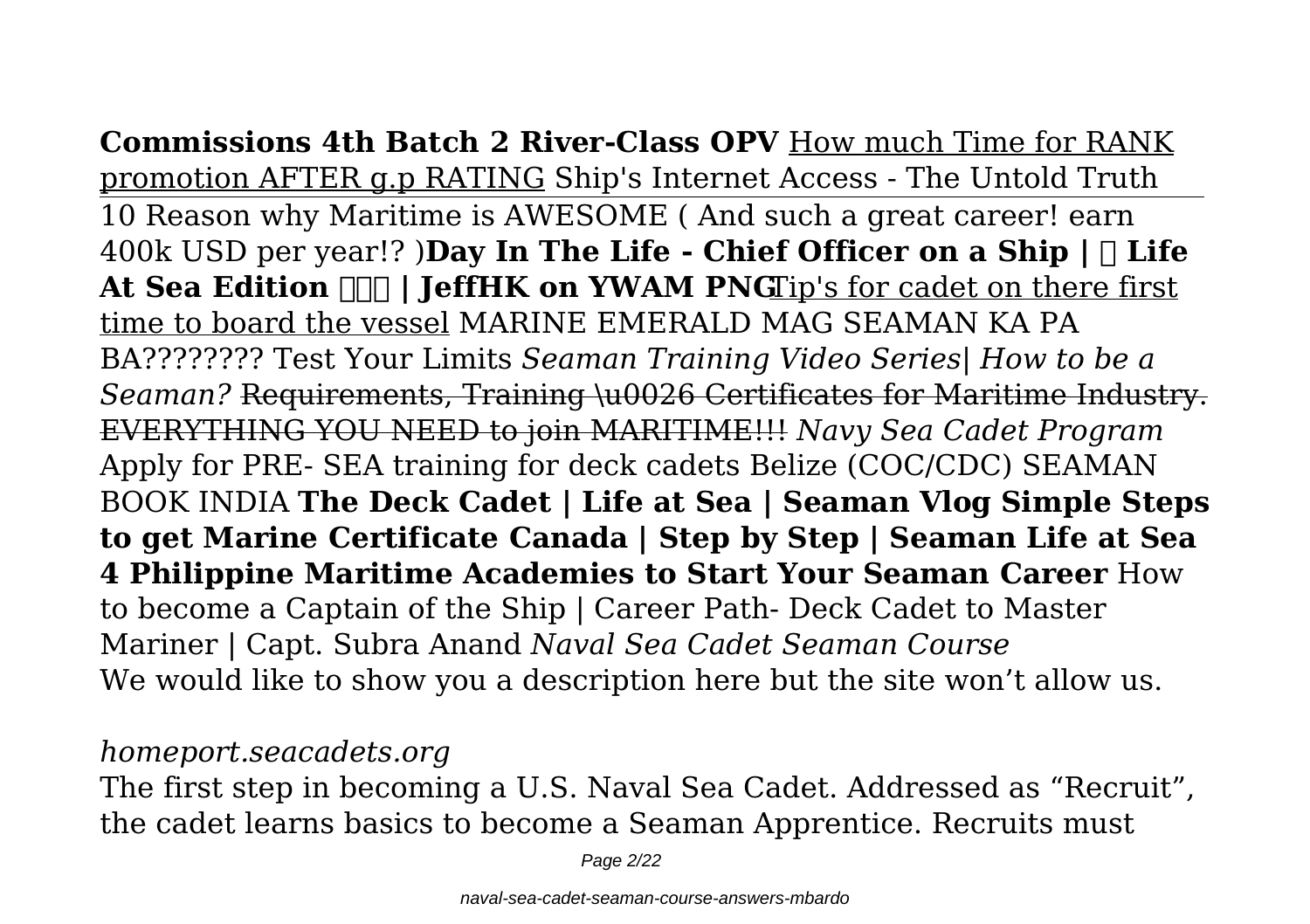complete both coursework and demonstrate proficiency in a variety of areas such as marching, saluting, knot tying and properly addressing an officer.

*Leadership Training – Jupiter/Langley Squadron (AC-3/CV-1)* Our Sea Cadet program builds leaders. The NSCC is the senior program of the US Naval Sea Cadet Corps. It was developed for older cadets, ages 13 through 17. The mission of the NSCC is to expose cadets to the full rigors of a military training program. NSCC prepares its cadets for whatever path they may take after high school.

#### *NSCC — U.S. Naval Sea Cadet Corps*

An important part of Cadet Advancement is learning about the United States Navy. You will gain knowledge by studying the same courses that U.S. Navy Sailors and Petty Officers study for their advancement. NSCC Sea Cadets in Grey Ghost Division should work on the NSCC Correspondence Courses at home and submit answers via email. Exams are taking during drill.

*United States Naval Sea Cadet Corps - Coursework*

Page 3/22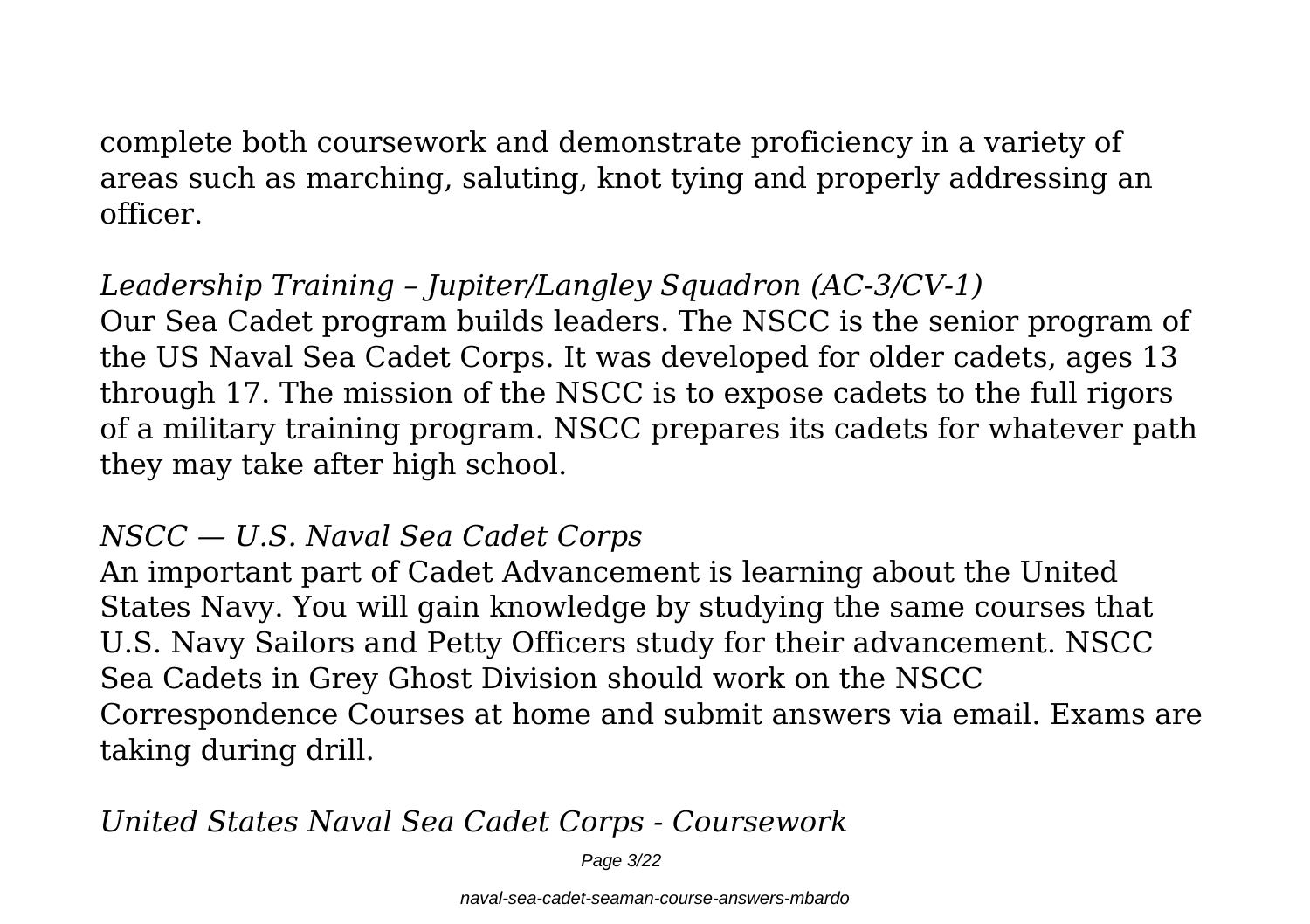The initial training for all Sea Cadets, BMR covers basic naval orientation as well as nautical and military skills as they apply to the Navy and Coast Guard. The BMR correspondence course complements the classroom phase and prepares recruits for a 2 week Recruit Training (Boot Camp) provided each summer. Seaman:

#### *US Naval Sea Cadets*

U.S. NAVAL SEA CADET CORPS U.S. NAVY LEAGUE CADET CORPS CORRESPONDENCE COURSE ANSWER SHEET This form may be locally reproduced INSTRUCTIONS 1. Use this form to submit NSCC correspondence courses. 2. Document should be destroyed after it has been recorded in the appropriate training and administrative records. 1. MEMBER INFORMATION 1a. Last Name 1b.

#### *CORRESPONDENCE COURSE ANSWER SHEET*

Correspondence Courses Did you know that completing correspondence courses is one of the requirements that must be met before you can be promoted in the Sea Cadet Corps? The coursework for the next rank that you are eligible for must be completed & passed before you can sit for the promotion exam for that rank.

Page 4/22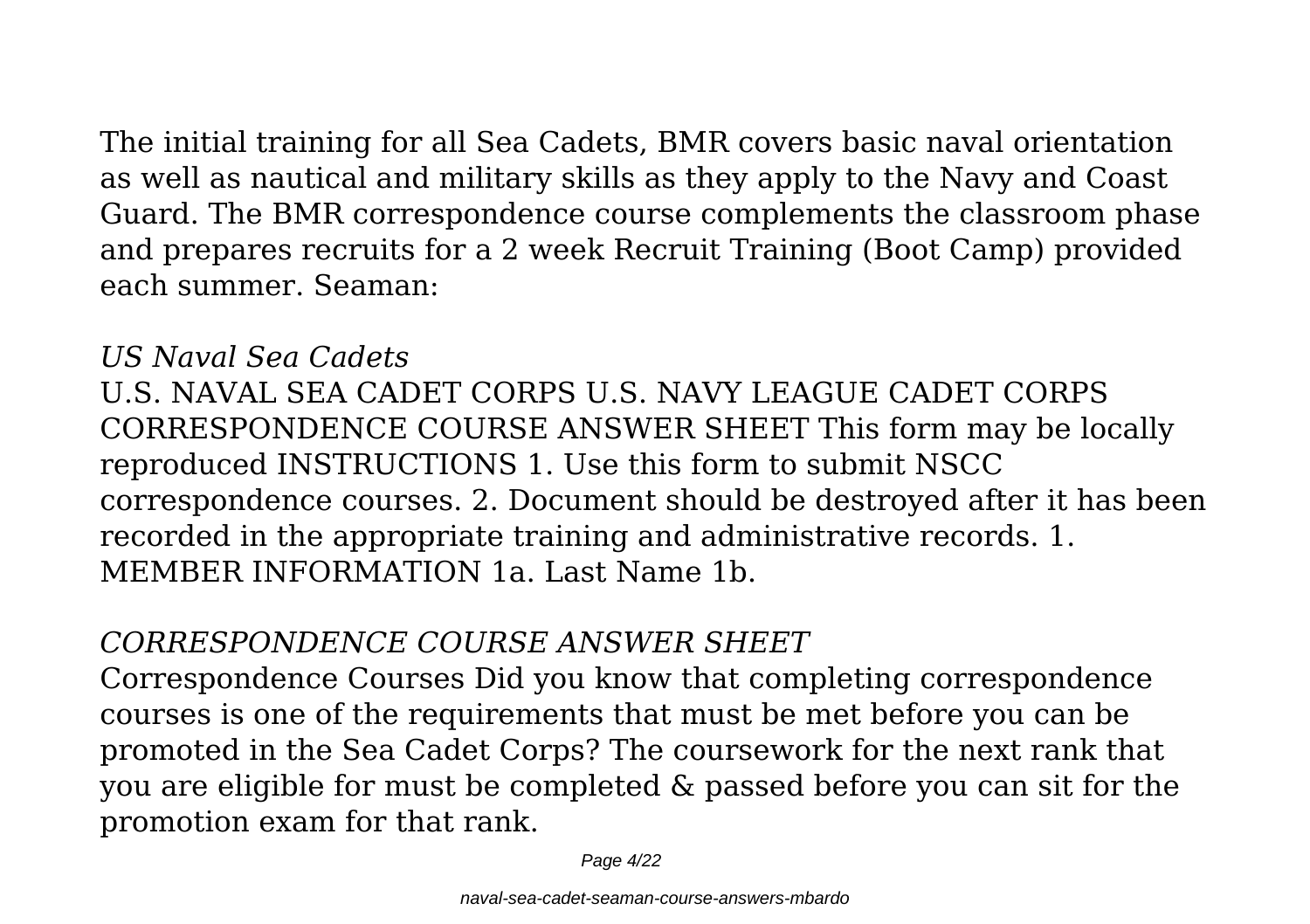#### *Correspondence Coursework | lmmdseacadets*

The United States Naval Sea Cadet Corps is a congressionally-chartered, U.S. Navy sponsored organization that serves to teach individuals about the sea-going military services, U.S. naval operations and training, community service, citizenship, and an understanding of discipline and teamwork. The USNSCC is composed of two programs – the senior program for cadets age 13 through the age of 18, and the Navy League Cadet Corps, which is for cadets ages 10 through 13.

#### *United States Naval Sea Cadet Corps - Wikipedia*

The United States Naval Sea Cadet Corps (USNSCC) is a youth leadership development program sponsored by the U.S. Navy. Our mission is to build leaders of character. We do so by offering America's young men and women hands-on and experiential training in partnership with the Navy and its sister services, in order to instill the highest ideals of honor, respect, commitment, and service.

#### *U.S. Naval Sea Cadet Corps*

The NSCC is the senior cadet program for young men and women ages

Page 5/22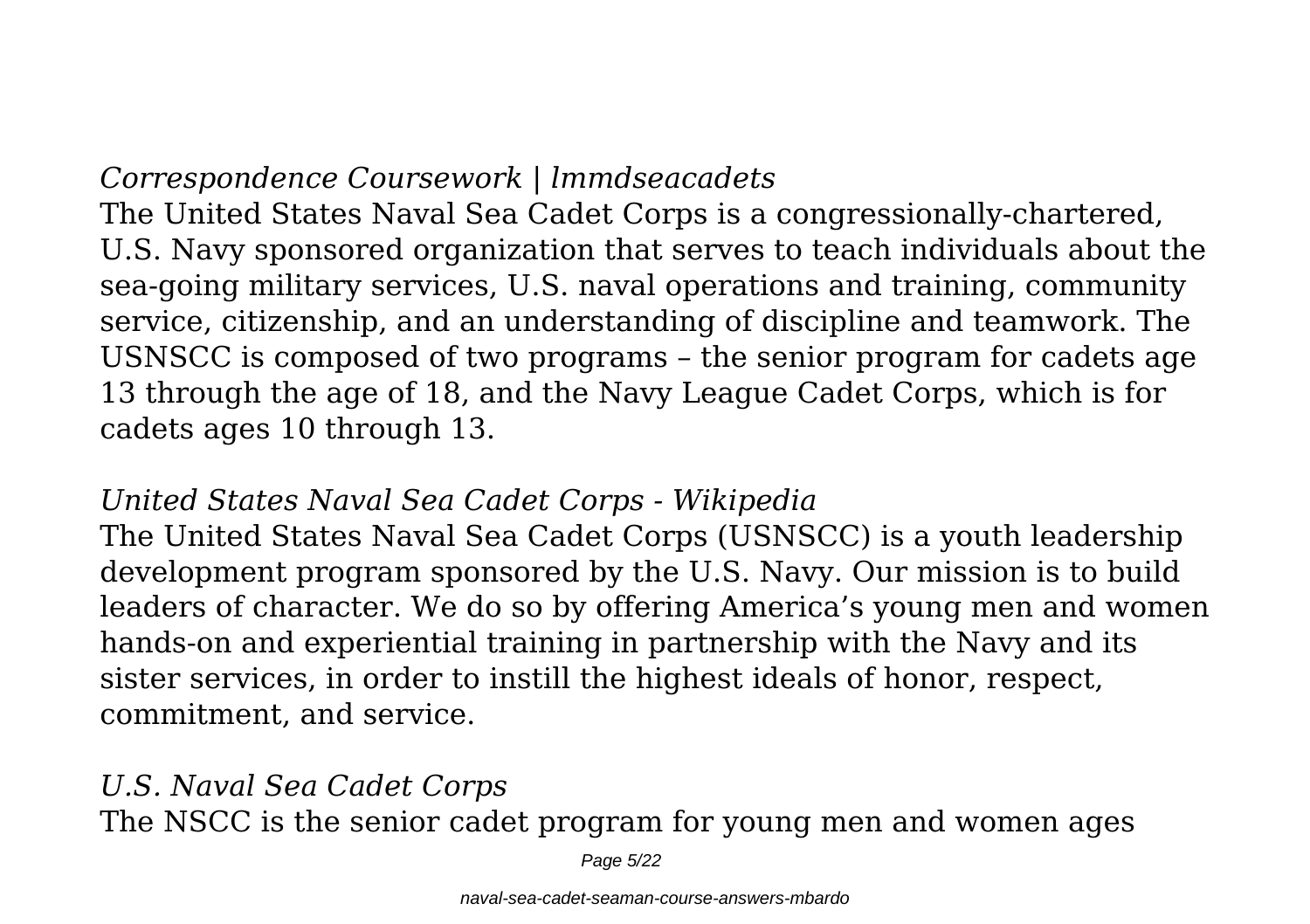13-17 who are interested in developing their skills in leadership, basic seamanship, courage, self-reliance and discipline. Our cadets are also committed to being drug-, alcohol- and gang-free. What is the Navy League Cadet Corps (NLCC)? The NLCC is the junior program for the NSCC.

*Frequently Asked Questions — U.S. Naval Sea Cadet Corps* Title: Sea Cadet Seaman Course Work Answer Key | ww.nytliikunta.fi Author: Minjie Lin - 2000 - ww.nytliikunta.fi Subject: Download Sea Cadet Seaman Course Work Answer Key - 5/24/16, 12: 42 AM Sea Cadet Answer Sheet Page 1 of 5 Sea Cadet Correspondence Course Work INSTRUCTIONS Use this form to submit NSCC correspondence course answers to various lessons such as BMR, Seaman, Fireman, etc Cadet ...

*Sea Cadet Seaman Course Work Answer Key | ww.nytliikunta* The United States Naval Sea Cadet Corps ( USNSCC or NSCC) is a congressionally chartered, U.S. Navy -based organization that serves to teach individuals 13 to 18 years old about the sea-going military services, U.S. Naval operations and training, community service, citizenship, and an understanding of discipline and teamwork.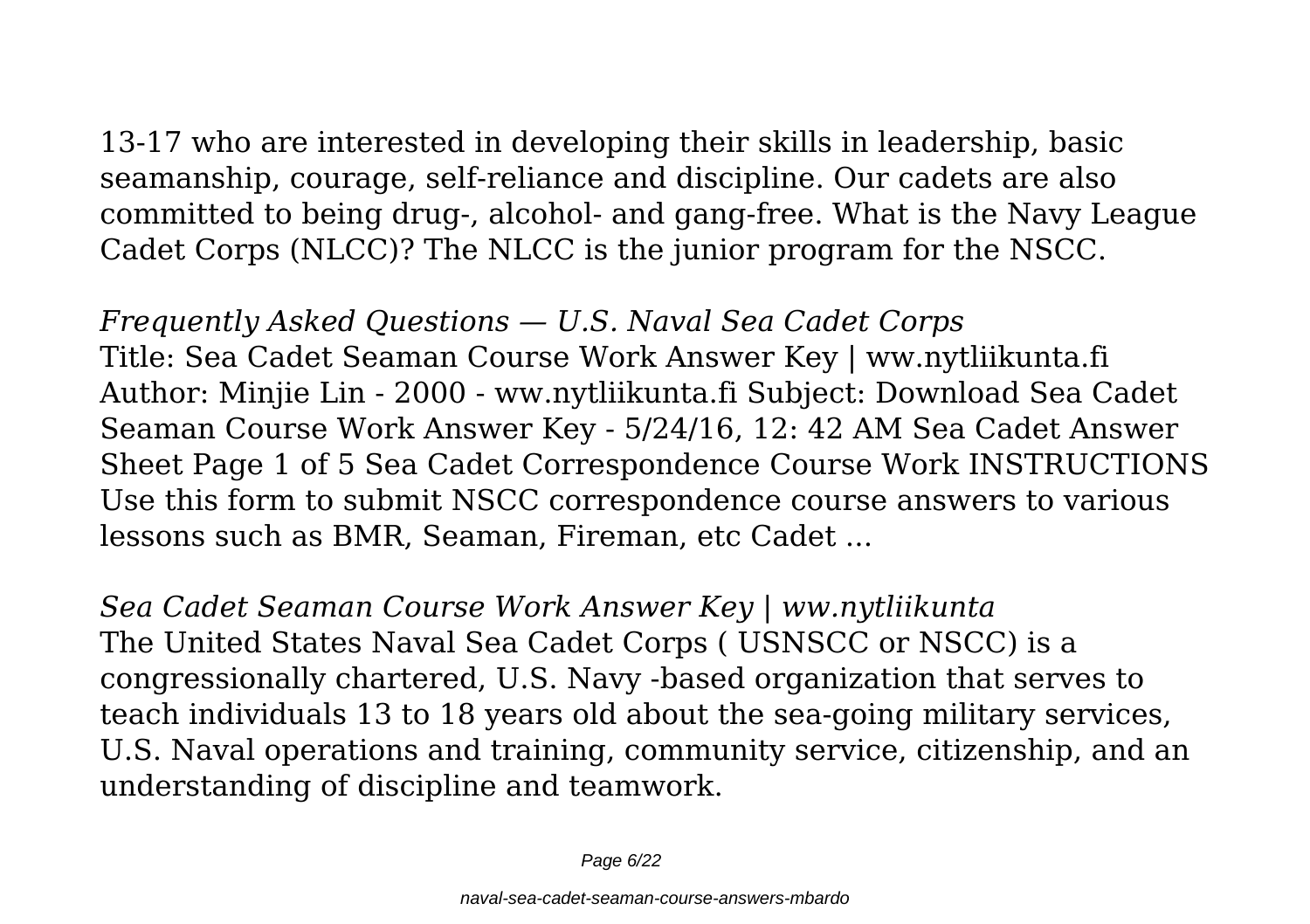*United States Naval Sea Cadet Corps | Military Wiki | Fandom* The Naval Sea Cadet Corps (NSCC) is for American youth ages 10-17 who have a desire to learn about the Navy, Marine Corps, Coast Guard and Merchant Marine. Sea Cadets are authorized by the Secretary of the Navy to wear Navy uniforms appropriately marked with the Sea Cadet Corps insignia.

*Naval Sea Systems Command > Home > Warfare Centers > NSWC ...* Our Supported Naval Sea Cadet Units: USNSCC is a national youth leadership development organization that promotes interest and skill in naval disciplines while instilling strong moral character and life skills through leadership and technical programs modeled after the Navy's professional development system. USNSCC is comprised of two programs.

*Our Supported Naval Sea Cadet Units - Long Island Council ...* In addition, daily runs for the cross country captain and classwork, Rosales is a member of the U.S. Naval Sea Cadet Corps, a Navy League of the United States youth training program supported by ...

*Mario Rosales has shown leadership above his rank at ...*

Page 7/22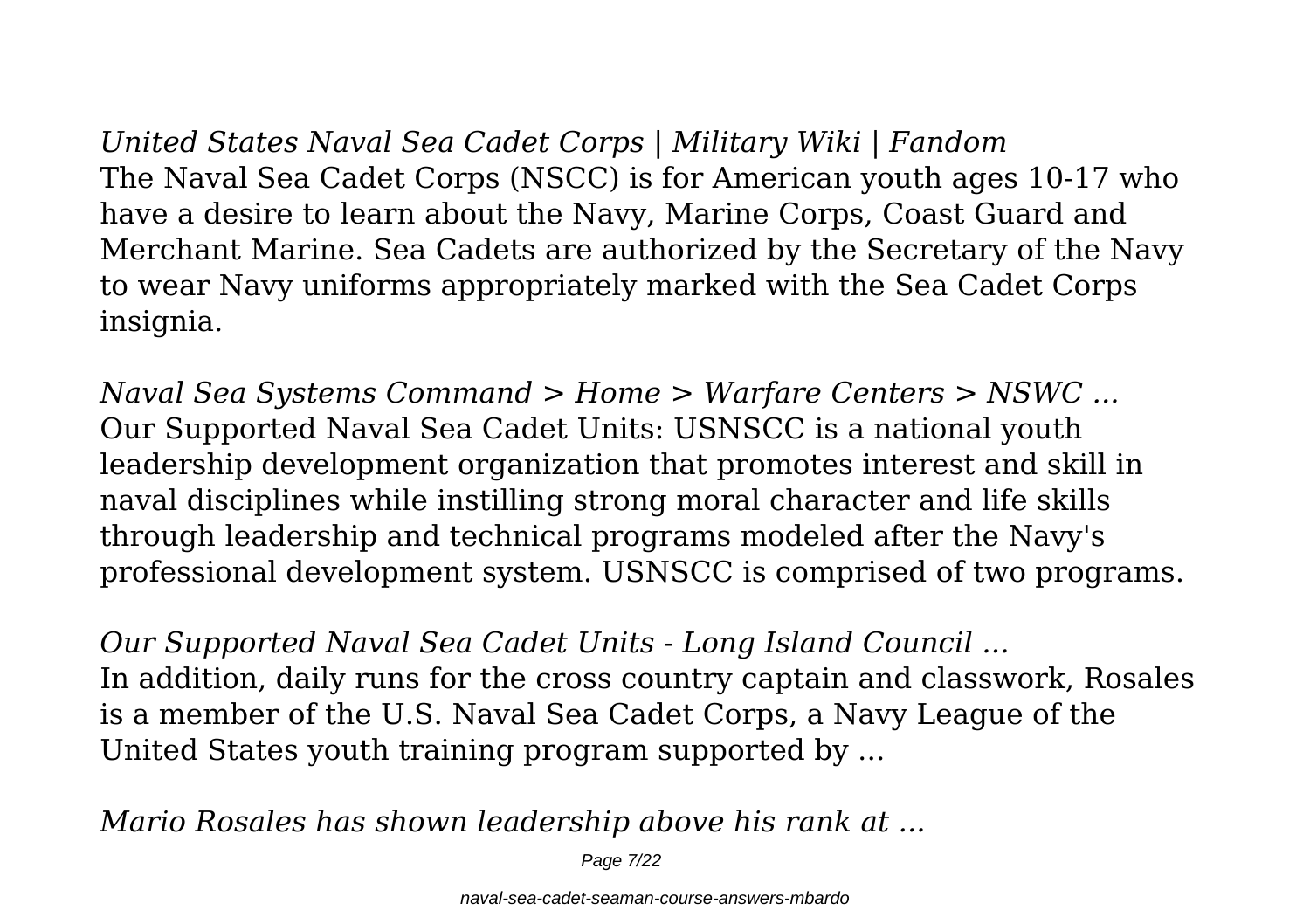The following is the U.S. Sea Services' new maritime strategy, Advantage at Sea: Prevailing with Integrated All-Domain Naval Power that was released by the Navy, Marine Corps and Coast Guard on ...

Sea Cadet Seaman Course Work Answer Key | ww.nytliikunta Frequently Asked Questions — U.S. Naval Sea Cadet Corps The United States Naval Sea Cadet Corps (USNSCC) is a youth leadership development program sponsored by the U.S. Navy. Our mission is to build leaders of character. We do so by offering America's young men and women hands-on and experiential training in partnership with the Navy and its sister services, in order to instill the highest ideals of honor, respect, commitment, and service.

The following is the U.S. Sea Services' new maritime strategy, Advantage at Sea: Prevailing with Integrated All-Domain Naval Power that was released by the Navy, Marine Corps and Coast Guard on ...

An important part of Cadet Advancement is learning about the United States Navy. You will gain knowledge by studying the same courses that U.S. Navy Sailors and Petty Officers study for their advancement. NSCC Sea Cadets in Grey Ghost Division should work on the NSCC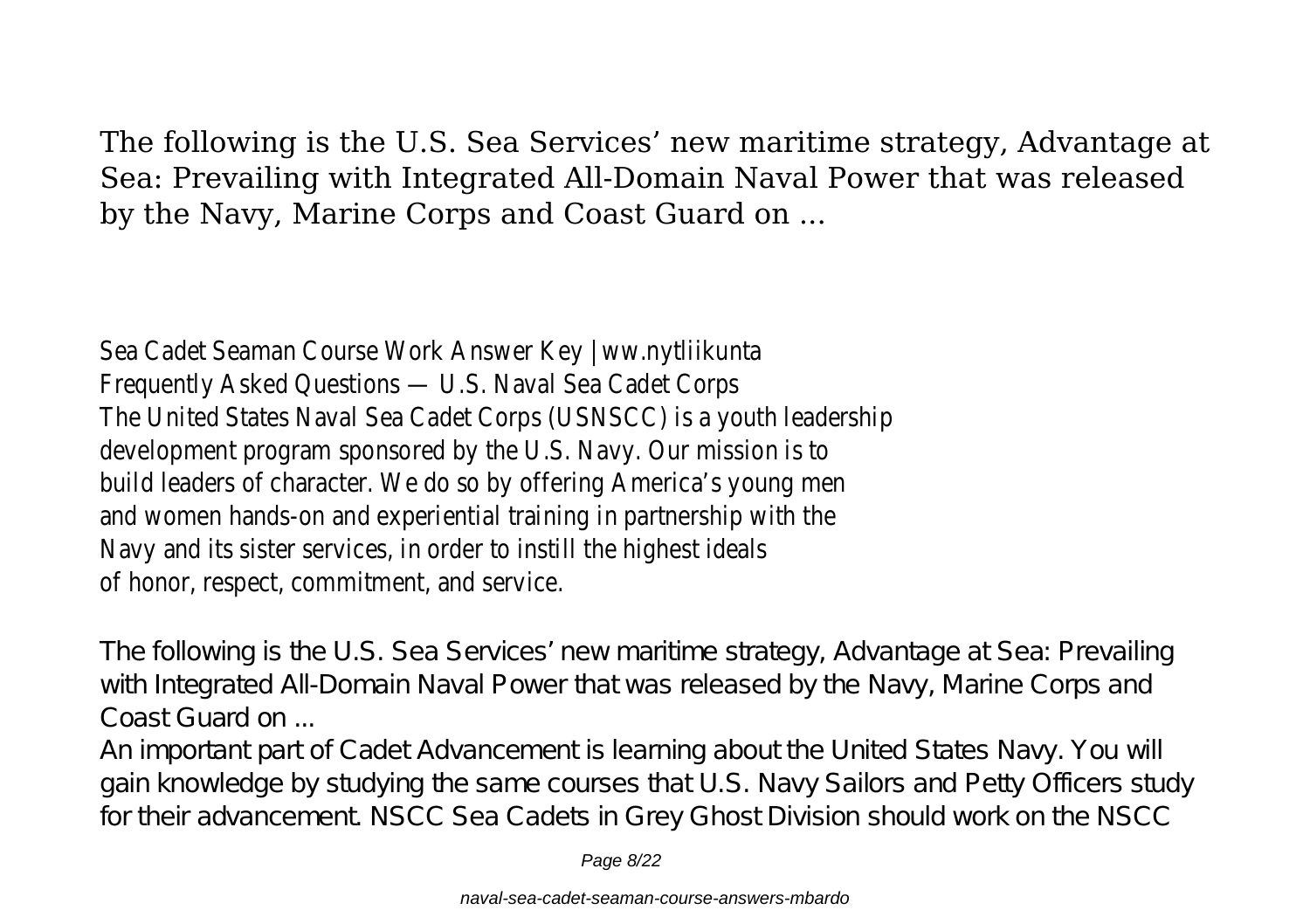Correspondence Courses at home and submit answers via email. Exams are taking during drill.

U.S. NAVAL SEA CADET CORPS U.S. NAVY LEAGUE CADET CORPS CORRESPONDENCE COURSE ANSWER SHEET This form may be locally reproduced INSTRUCTIONS 1. Use this form to submit NSCC correspondence courses. 2. Document should be destroyed after it has been recorded in the appropriate training and administrative records. 1. MEMBER INFORMATION 1a. Last Name 1b.

*Correspondence Coursework | lmmdseacadets*

*Naval Sea Systems Command > Home > Warfare Centers > NSWC ... Our Supported Naval Sea Cadet Units - Long Island Council ... United States Naval Sea Cadet Corps - Wikipedia Leadership Training – Jupiter/Langley Squadron (AC-3/CV-1)*

### *U.S. Naval Sea Cadet Corps*

*US Naval Sea Cadets*

**The NSCC is the senior cadet program for young men and women ages 13-17 who are interested in developing their skills in leadership, basic seamanship, courage, self-reliance and discipline. Our cadets are also committed to being drug-, alcohol- and gang-**

Page 9/22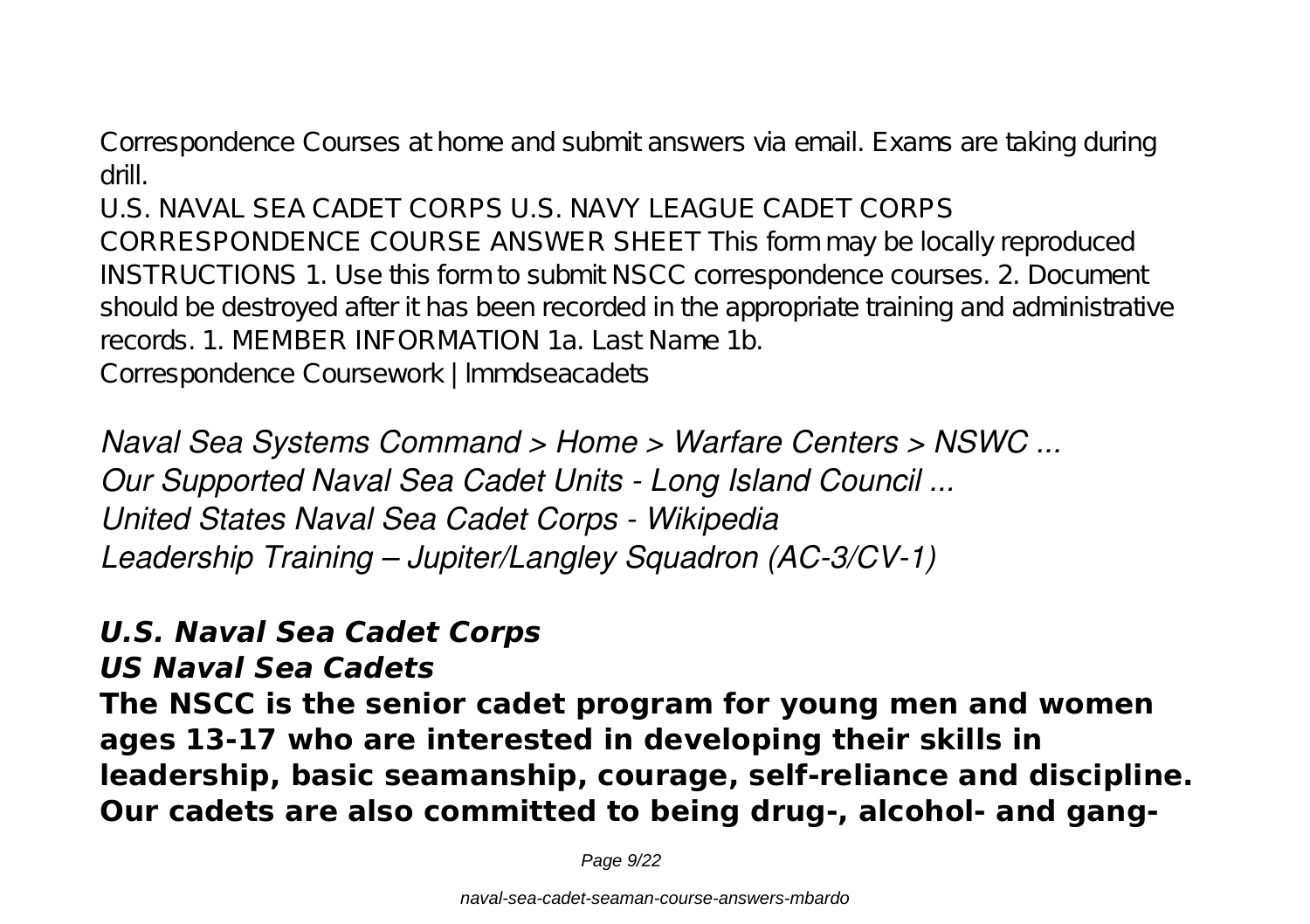**free. What is the Navy League Cadet Corps (NLCC)? The NLCC is the junior program for the NSCC.**

**Correspondence Courses Did you know that completing correspondence courses is one of the requirements that must be met before you can be promoted in the Sea Cadet Corps? The coursework for the next rank that you are eligible for must be completed & passed before you can sit for the promotion exam for that rank.**

Title: Sea Cadet Seaman Course Work Answer Key | ww.nytliikunta.fi Author: Minjie Lin - 2000 - ww.nytliikunta.fi Subject: Download Sea Cadet Seaman Course Work Answer Key - 5/24/16, 12: 42 AM Sea Cadet Answer Sheet Page 1 of 5 Sea Cadet Correspondence Course Work INSTRUCTIONS Use this form to submit NSCC correspondence course answers to various lessons such as BMR, Seaman, Fireman, etc Cadet ... *NSCC — U.S. Naval Sea Cadet Corps* The initial training for all Sea Cadets, BMR covers basic naval orientation as well as nautical and military skills as they apply to the Navy and Coast Guard. The BMR correspondence course complements the classroom phase and prepares recruits for a 2 week Recruit Training (Boot Camp) provided each summer. Seaman:

Page 10/22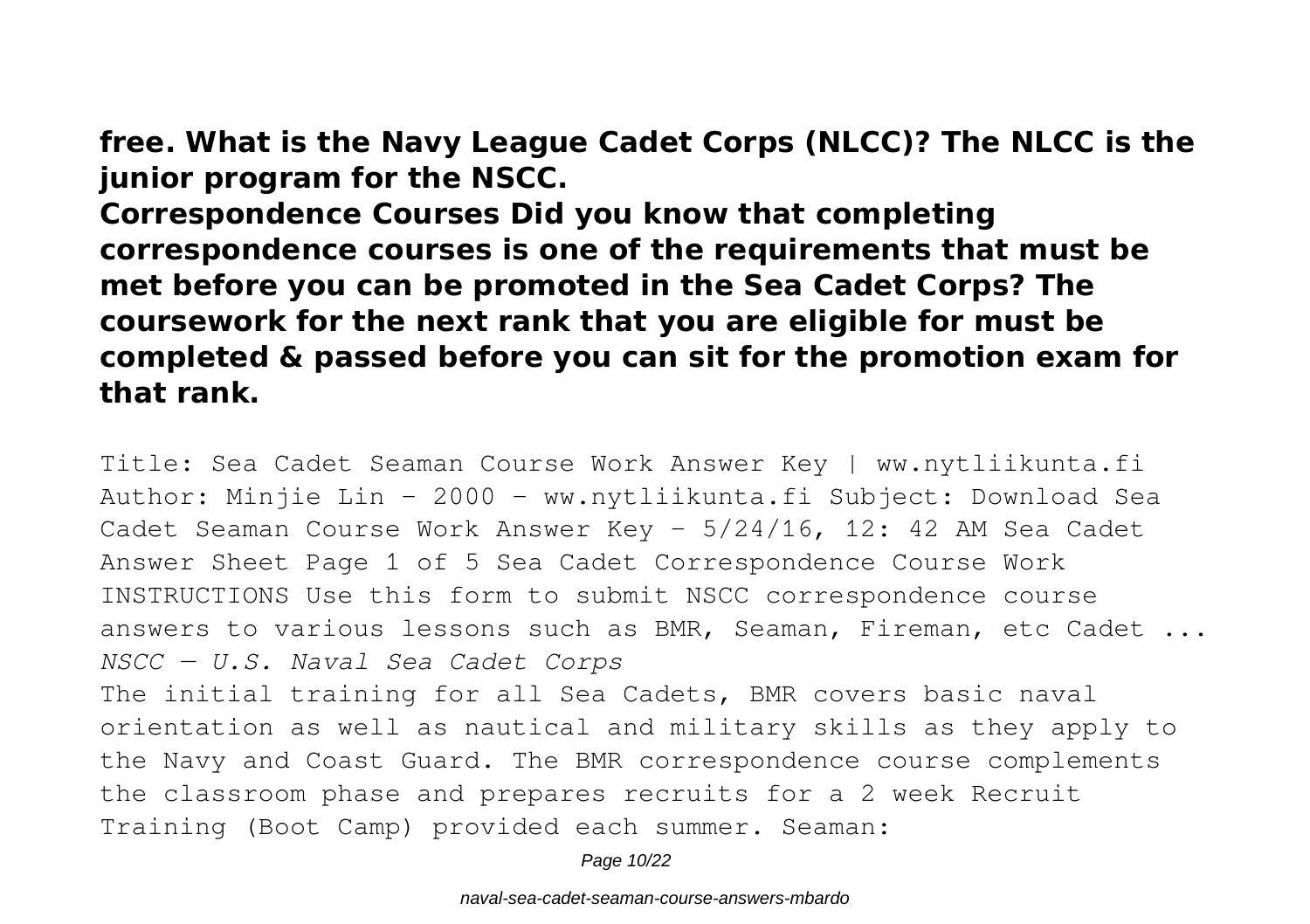The Naval Sea Cadet Corps (NSCC) is for American youth ages 10-17 who have a desire to learn about the Navy, Marine Corps, Coast Guard and Merchant Marine. Sea Cadets are authorized by the Secretary of the Navy to wear Navy uniforms appropriately marked with the Sea Cadet Corps insignia.

**Our Supported Naval Sea Cadet Units: USNSCC is a national youth leadership development organization that promotes interest and skill in naval disciplines while instilling strong moral character and life skills through leadership and technical programs modeled after the Navy's professional development system. USNSCC is comprised of two programs. Our Sea Cadet program builds leaders. The NSCC is the senior program of the US Naval Sea Cadet Corps. It was developed for older cadets, ages 13 through 17. The mission of the NSCC is to expose cadets to the full rigors of a military training program. NSCC prepares its cadets for whatever path they may take after high school.**

**The United States Naval Sea Cadet Corps is a congressionally-chartered, U.S. Navy sponsored organization that serves to teach individuals about the sea-going military services, U.S. naval operations and training,**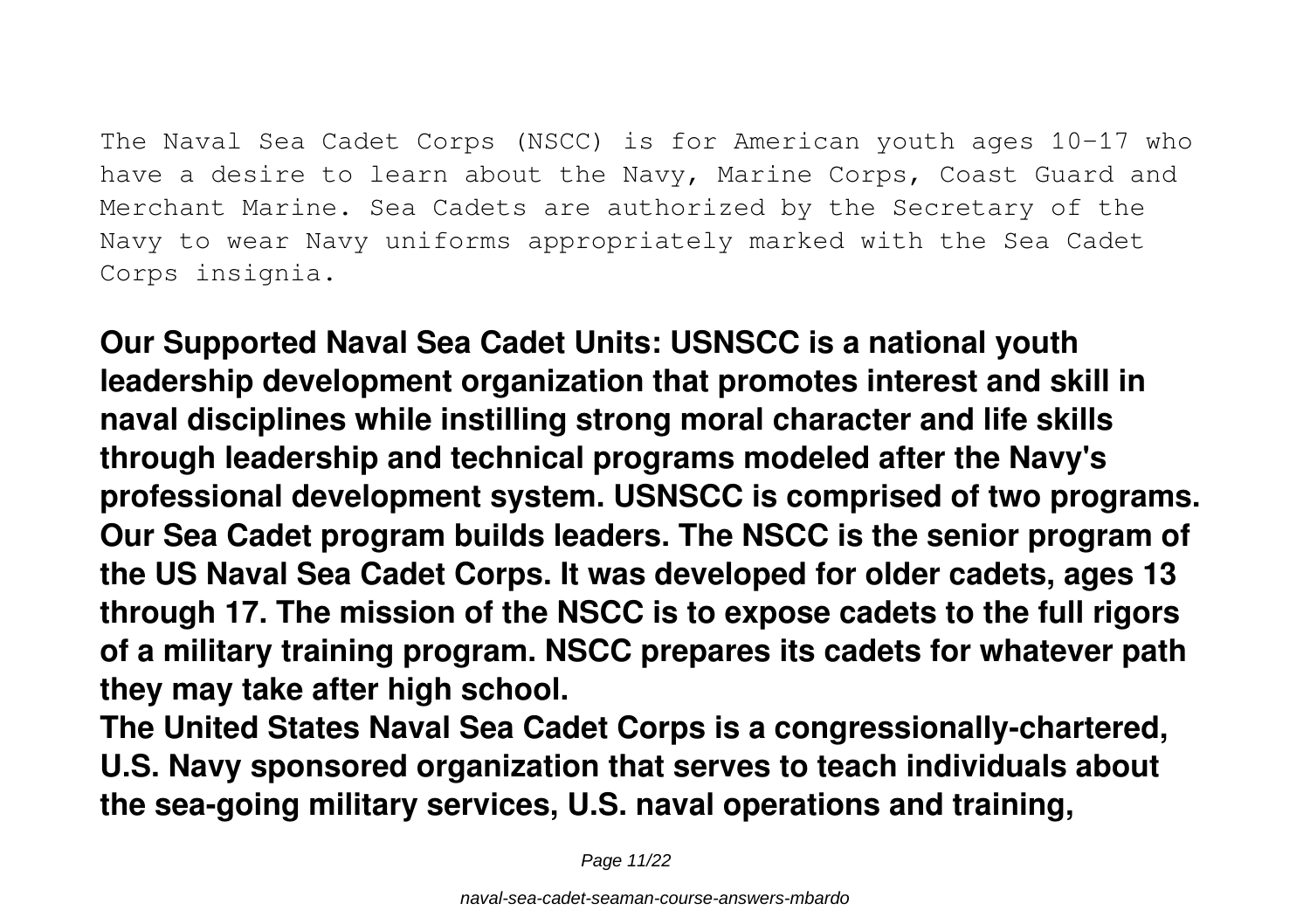**community service, citizenship, and an understanding of discipline and teamwork. The USNSCC is composed of two programs – the senior program for cadets age 13 through the age of 18, and the Navy League Cadet Corps, which is for cadets ages 10 through 13. The United States Naval Sea Cadet Corps ( USNSCC or NSCC) is a congressionally chartered, U.S. Navy -based organization that serves to teach individuals 13 to 18 years old about the sea-going military services, U.S. Naval operations and training, community service, citizenship, and an understanding of discipline and teamwork.**

*homeport.seacadets.org*

BEST BOOKS FOR NAUTICAL SCIENCE TO CRACK ANY SHIPPING CBT AND INTERVIEW *Deck cadets shipboard training course | Distance learning programme (DLP)* **Recruit Kicked Out of the Navy for Ejaculating on Friend's Pillow | Yearbook Seamanship book Gp RATING SLLAYBUS ?** USNSCC Seamanship Training aboard T/v MANATRA (YP-671) Engine Cadet : Life at Sea | Seaman Vlog DECK CADET INTERVIEW 2017! Types of CDC how u get ?

Page 12/22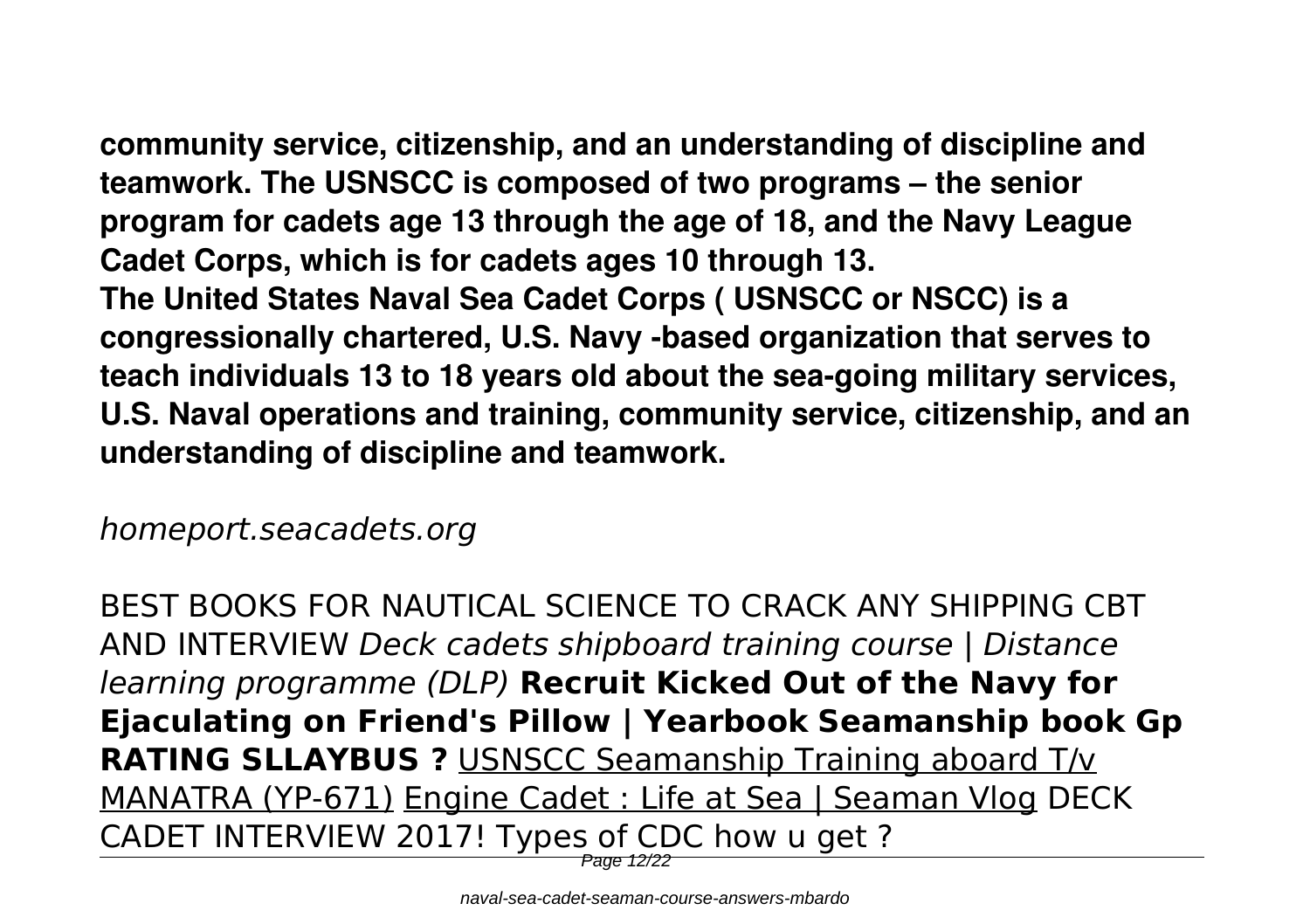BASIC TRAINING (SOLAS) TMTCP Training Center (Buhay sa Cruise Ship)**Seaman Book Marine Job Interview - Deck Cadet** How to fill TAR Book for Deck cadet/Engine cadet/Trainee OS // page by page full procedures **How to answer TELL ME ABOUT YOURSELF interview question** Tell Me About Yourself - A Good Answer to This Interview Question **Royal Navy Commissions 4th Batch 2 River-Class OPV** How much Time for RANK promotion AFTER g.p RATING Ship's Internet Access - The Untold Truth

10 Reason why Maritime is AWESOME ( And such a great career! earn 400k USD per year!? )**Day In The Life - Chief Officer on a Ship | ⚓ Life At Sea Edition**  $\Box \rightarrow \Box$  **| JeffHK on YWAM PNGTip's for cadet on** there first time to board the vessel MARINE EMERALD MAG SEAMAN KA PA BA???????? Test Your Limits *Seaman Training Video Series| How to be a Seaman?* Requirements, Training \u0026 Certificates for Maritime Industry. EVERYTHING YOU NEED to join MARITIME!!! *Navy Sea Cadet Program* Apply for PRE- SEA training for deck cadets Belize (COC/CDC) SEAMAN BOOK INDIA **The Deck Cadet | Life at Sea | Seaman Vlog Simple Steps to get Marine Certificate Canada | Step by Step | Seaman Life at Sea 4 Philippine Maritime Academies to Start** Page 13/22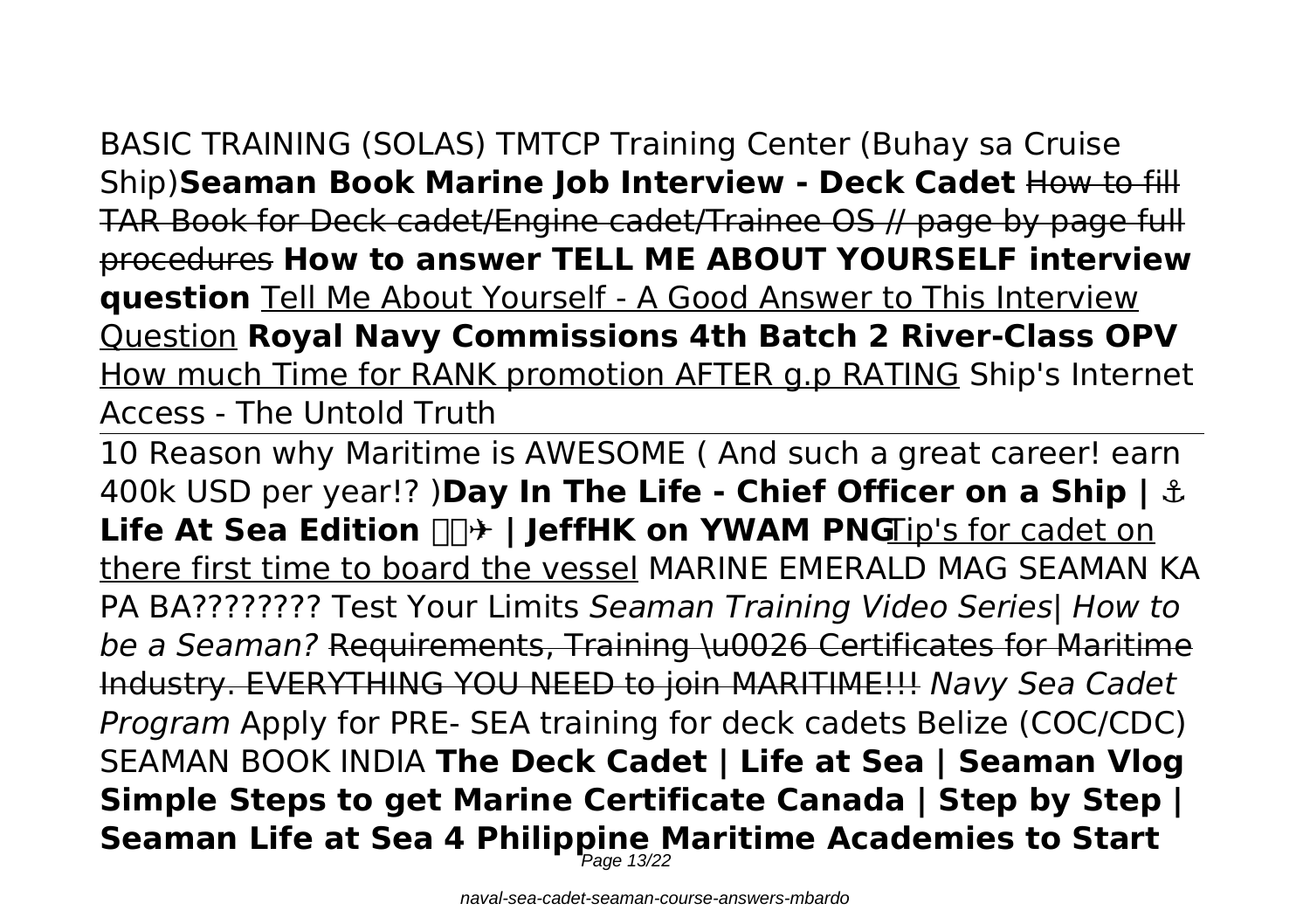**Your Seaman Career** How to become a Captain of the Ship | Career Path- Deck Cadet to Master Mariner | Capt. Subra Anand *Naval Sea Cadet Seaman Course United States Naval Sea Cadet Corps | Military Wiki | Fandom CORRESPONDENCE COURSE ANSWER SHEET*

The first step in becoming a U.S. Naval Sea Cadet. Addressed as "Recruit", the cadet learns basics to become a Seaman Apprentice. Recruits must complete both coursework and demonstrate proficiency in a variety of areas such as marching, saluting, knot tying and properly addressing an officer. We would like to show you a description here but the site won't allow us.

BEST BOOKS FOR NAUTICAL SCIENCE TO CRACK ANY SHIPPING CBT AND INTERVIEW Deck cadets shipboard training course | Distance learning programme (DLP) Recruit Kicked Out of the Navy for Ejaculating on Friend's Pillow | Yearbook Seamanship book Gp RATING SLLAYBUS? <u>USNSCC Seamanship Training aboard T/v MANATRA</u><br>————————————————————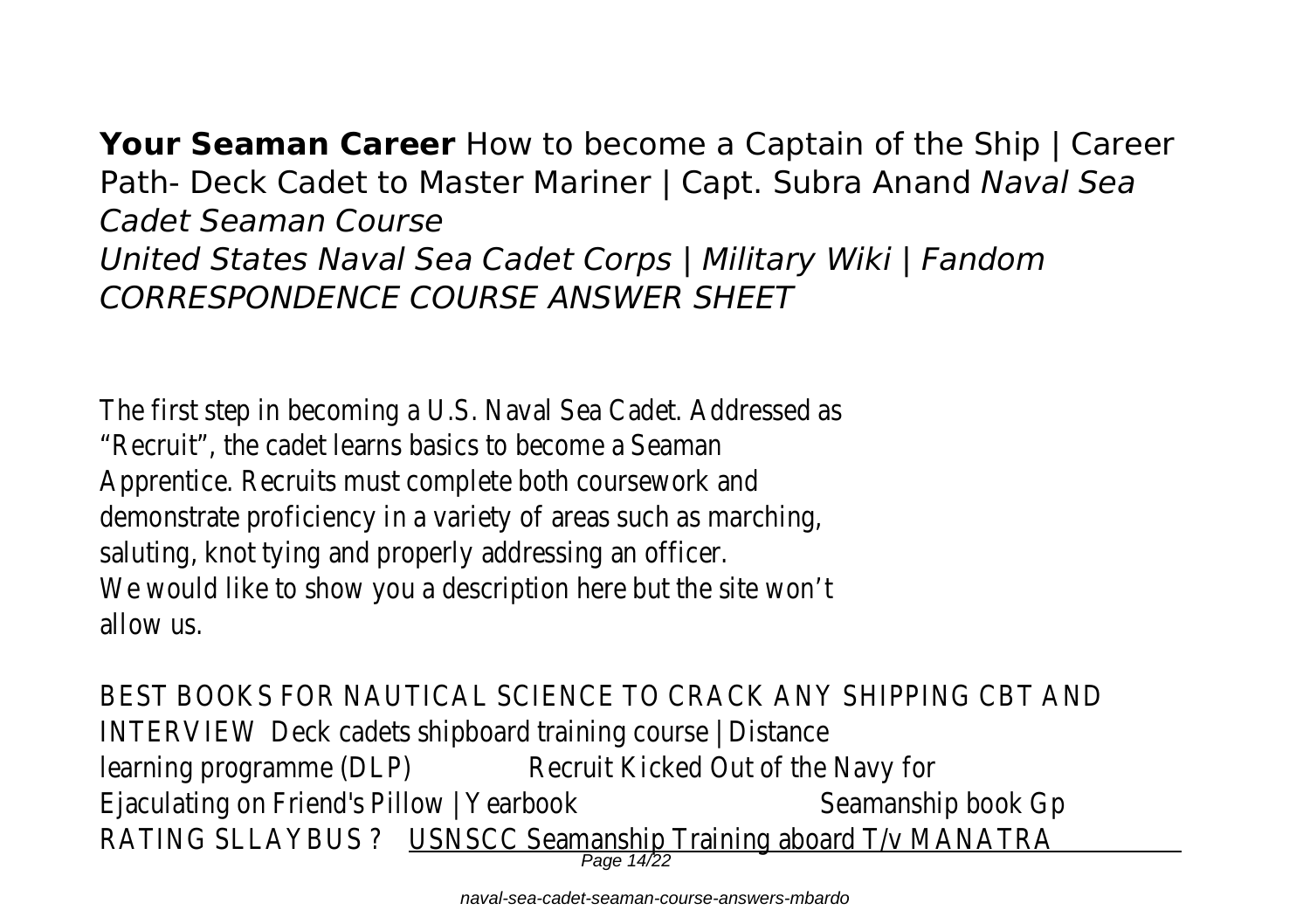Page 15/22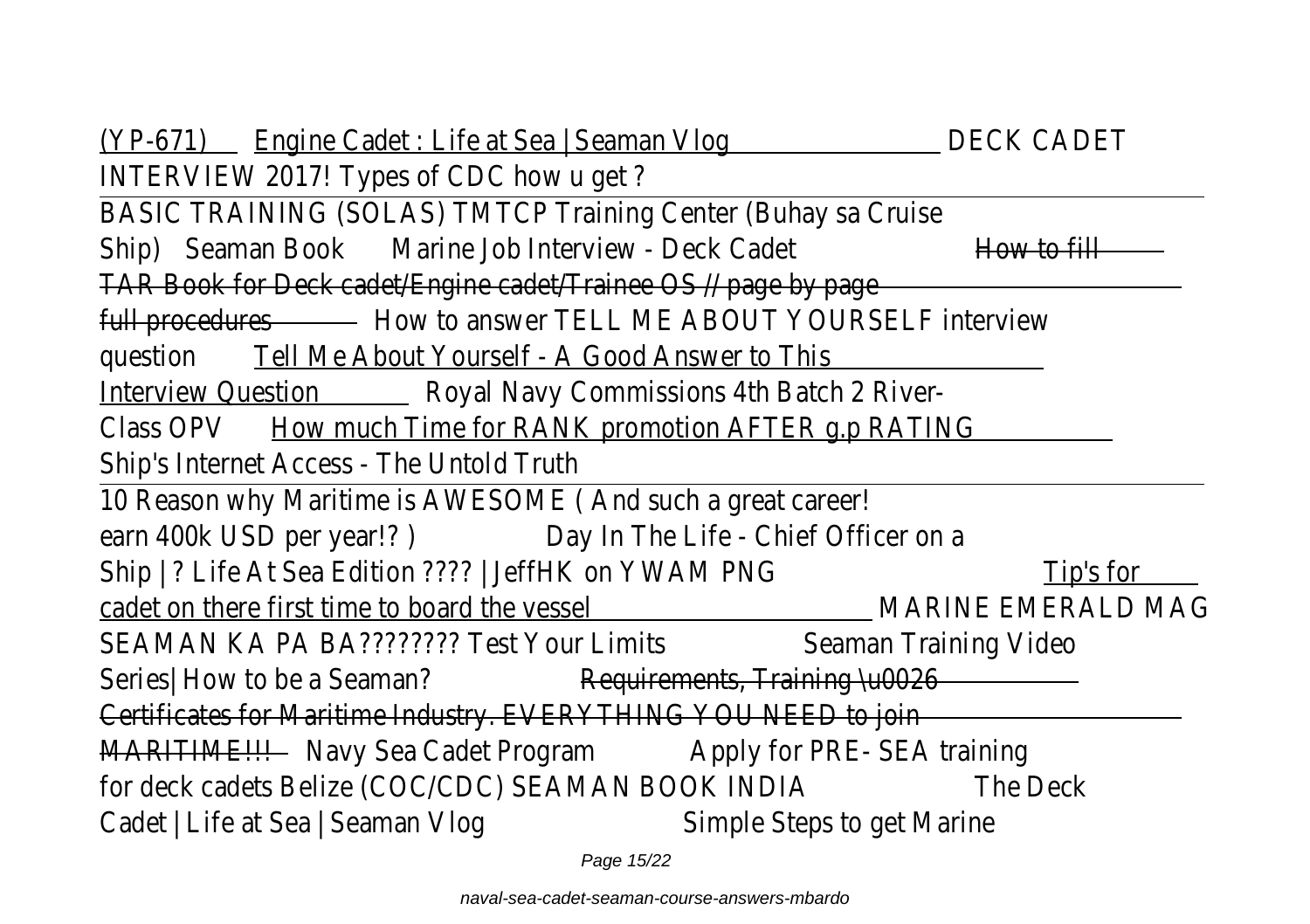Certificate Canada | Step by Step | Seaman Life at Sea 4 Philippine Maritime Academies to Start Your Seaman Career **How to How to** become a Captain of the Ship | Career Path- Deck Cadet to Master Mariner | Capt. Subra Anand Naval Sea Cadet Seaman Course We would like to show you a description here but the site won't allow us.

homeport.seacadets.org The first step in becoming a U.S. Naval Sea Cadet. Addressed as "Recruit", the cadet learns basics to become a Seaman Apprentice. Recruits must complete both coursework and demonstrate proficiency in a variety of areas such as marching, saluting, knot tying and properly addressing an officer.

Leadership Training – Jupiter/Langley Squadron (AC-3/CV-1) Our Sea Cadet program builds leaders. The NSCC is the senior program of the US Naval Sea Cadet Corps. It was developed for older cadets, ages 13 through 17. The mission of the NSCC is to expose cadets to the full rigors of a military training program. NSCC prepares its cadets for whatever path they may take after

Page 16/22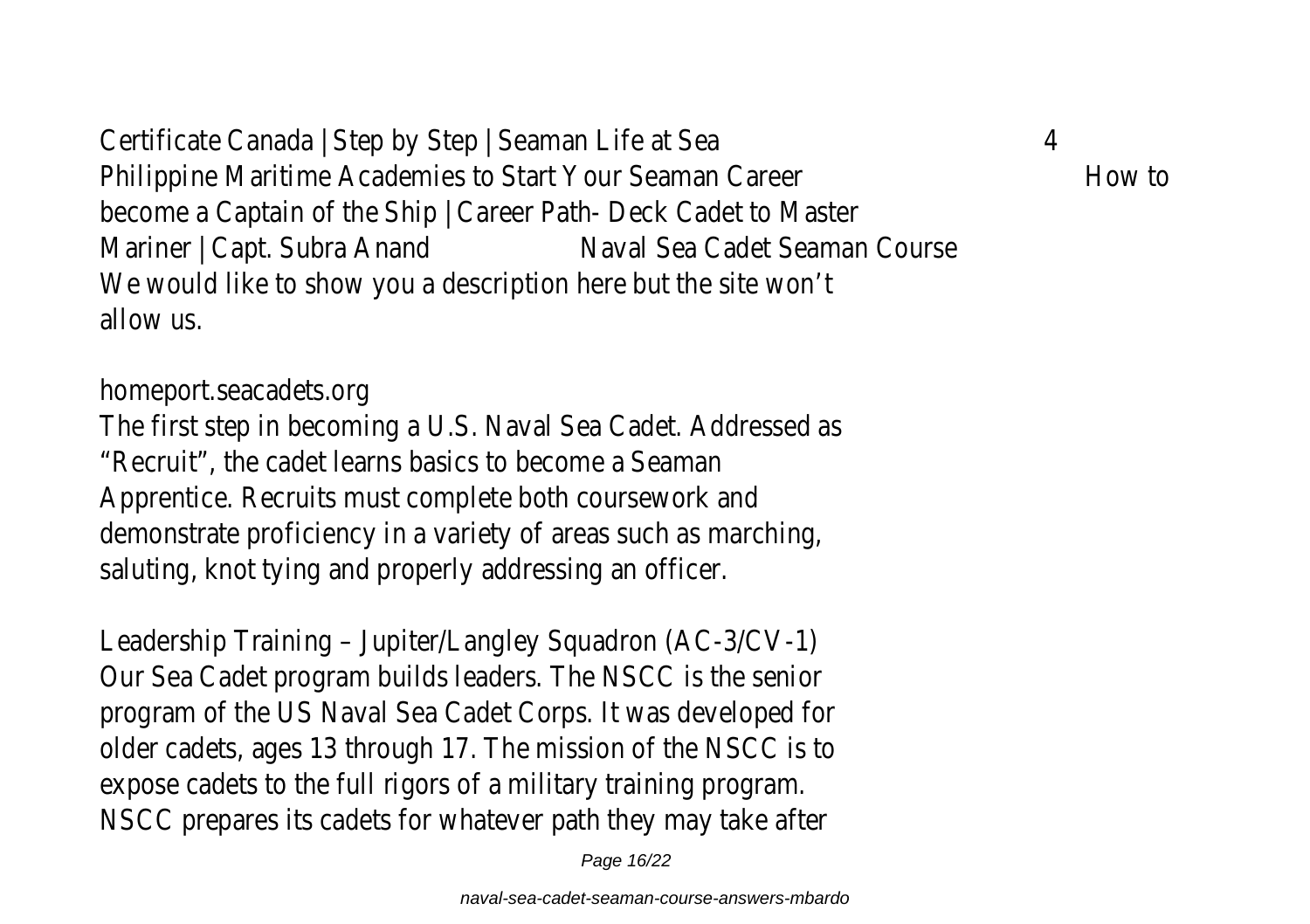high school.

NSCC — U.S. Naval Sea Cadet Corps An important part of Cadet Advancement is learning about the United States Navy. You will gain knowledge by studying the same courses that U.S. Navy Sailors and Petty Officers study for their advancement. NSCC Sea Cadets in Grey Ghost Division should work on the NSCC Correspondence Courses at home and submit answers via email. Exams are taking during drill.

United States Naval Sea Cadet Corps - Coursework The initial training for all Sea Cadets, BMR covers basic naval orientation as well as nautical and military skills as they apply to the Navy and Coast Guard. The BMR correspondence course complements the classroom phase and prepares recruits for a 2 week Recruit Training (Boot Camp) provided each summer. Seaman:

US Naval Sea Cadets U.S. NAVAL SEA CADET CORPS U.S. NAVY LEAGUE CADET CORPS CORRESPONDENCE COURSE ANSWER SHEET This form may be locally

Page 17/22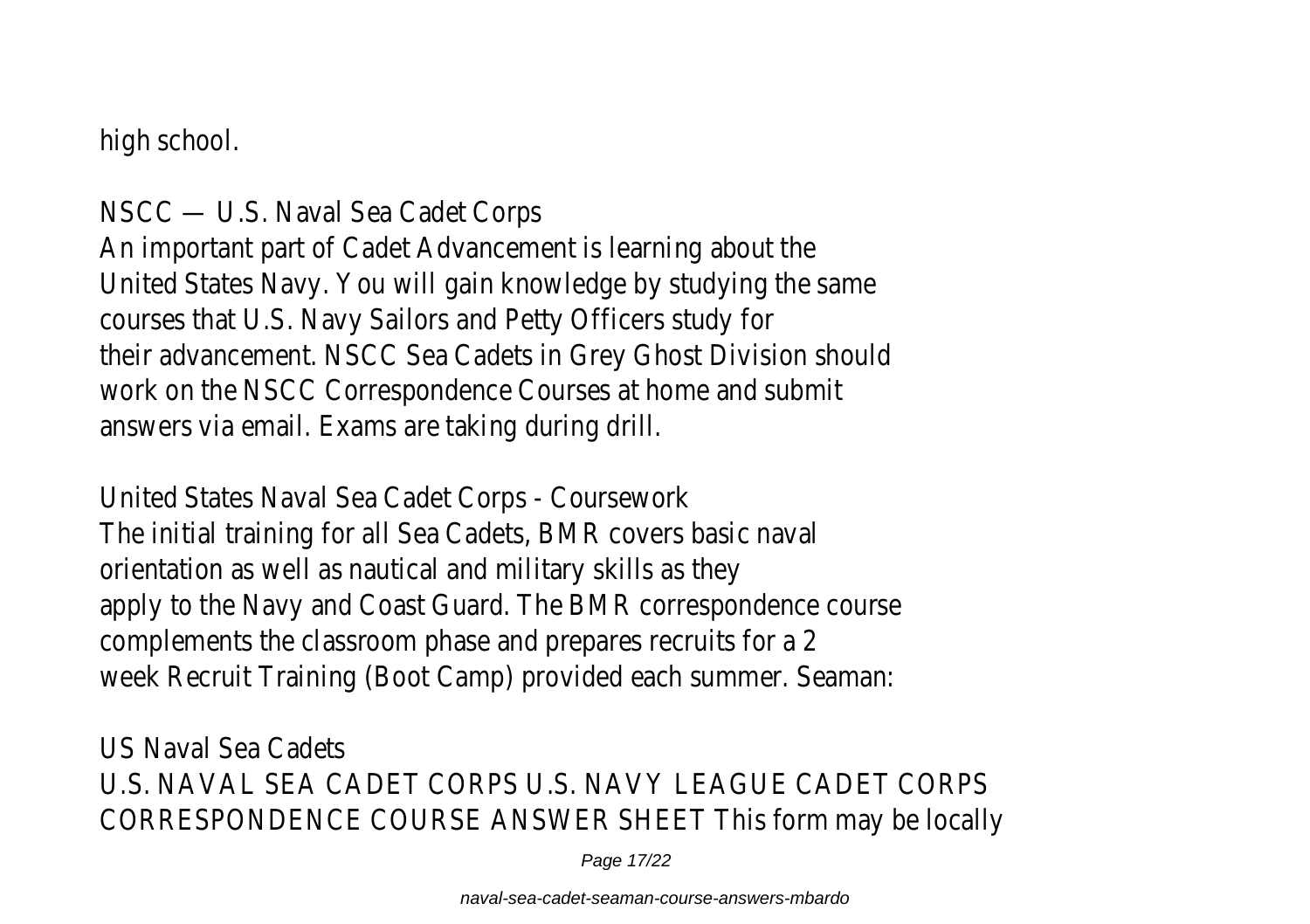reproduced INSTRUCTIONS 1. Use this form to submit NSCC correspondence courses. 2. Document should be destroyed after it has been recorded in the appropriate training and administrative records. 1. MEMBER INFORMATION 1a. Last Name 1b.

#### CORRESPONDENCE COURSE ANSWER SHEET

Correspondence Courses Did you know that completing correspondence courses is one of the requirements that must be met before you can be promoted in the Sea Cadet Corps? The coursework for the next rank that you are eligible for must be completed & passed before you can sit for the promotion exam for that rank.

#### Correspondence Coursework | lmmdseacadets

The United States Naval Sea Cadet Corps is a congressionallychartered, U.S. Navy sponsored organization that serves to teach individuals about the sea-going military services, U.S. naval operations and training, community service, citizenship, and an understanding of discipline and teamwork. The USNSCC is composed of two programs – the senior program for cadets age 13 through

Page 18/22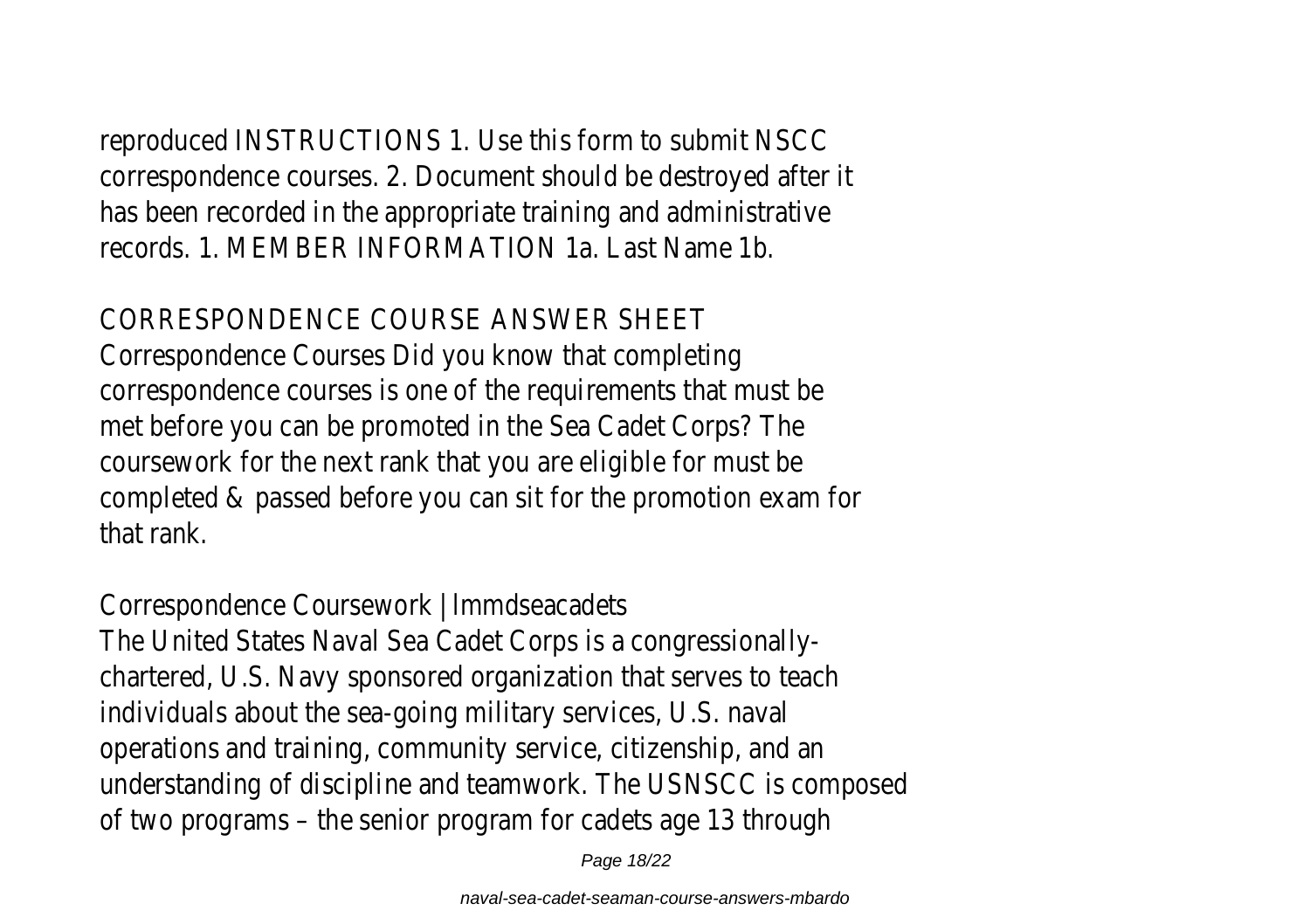the age of 18, and the Navy League Cadet Corps, which is for cadets ages 10 through 13.

United States Naval Sea Cadet Corps - Wikipedia The United States Naval Sea Cadet Corps (USNSCC) is a youth leadership development program sponsored by the U.S. Navy. Our mission is to build leaders of character. We do so by offering America's young men and women hands-on and experiential training in partnership with the Navy and its sister services, in order to instill the highest ideals of honor, respect, commitment, and service.

U.S. Naval Sea Cadet Corps

The NSCC is the senior cadet program for young men and women ages 13-17 who are interested in developing their skills in leadership, basic seamanship, courage, self-reliance and discipline. Our cadets are also committed to being drug-, alcohol- and gang-free. What is the Navy League Cadet Corps (NLCC)? The NLCC is the junior program for the NSCC.

Page 19/22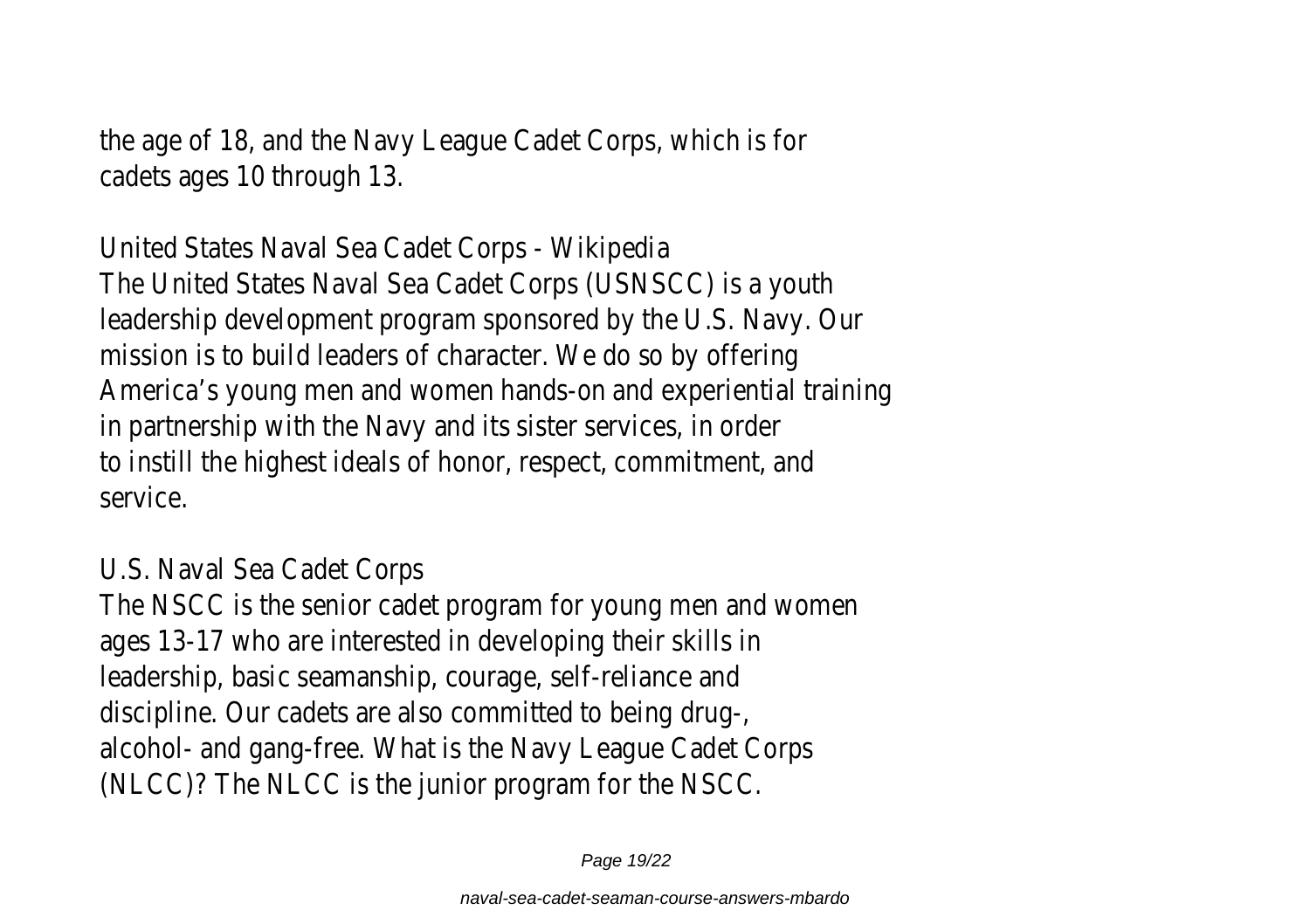Frequently Asked Questions — U.S. Naval Sea Cadet Corps Title: Sea Cadet Seaman Course Work Answer Key | ww.nytliikunta.fi Author: Minjie Lin - 2000 - ww.nytliikunta.fi Subject: Download Sea Cadet Seaman Course Work Answer Key - 5/24/16, 12: 42 AM Sea Cadet Answer Sheet Page 1 of 5 Sea Cadet Correspondence Course Work INSTRUCTIONS Use this form to submit NSCC correspondence course answers to various lessons such as BMR, Seaman, Fireman, etc Cadet ...

Sea Cadet Seaman Course Work Answer Key | ww.nytliikunta The United States Naval Sea Cadet Corps ( USNSCC or NSCC) is a congressionally chartered, U.S. Navy -based organization that serves to teach individuals 13 to 18 years old about the seagoing military services, U.S. Naval operations and training, community service, citizenship, and an understanding of discipline and teamwork.

United States Naval Sea Cadet Corps | Military Wiki | Fandom The Naval Sea Cadet Corps (NSCC) is for American youth ages 10-17 who have a desire to learn about the Navy, Marine Corps,

Page 20/22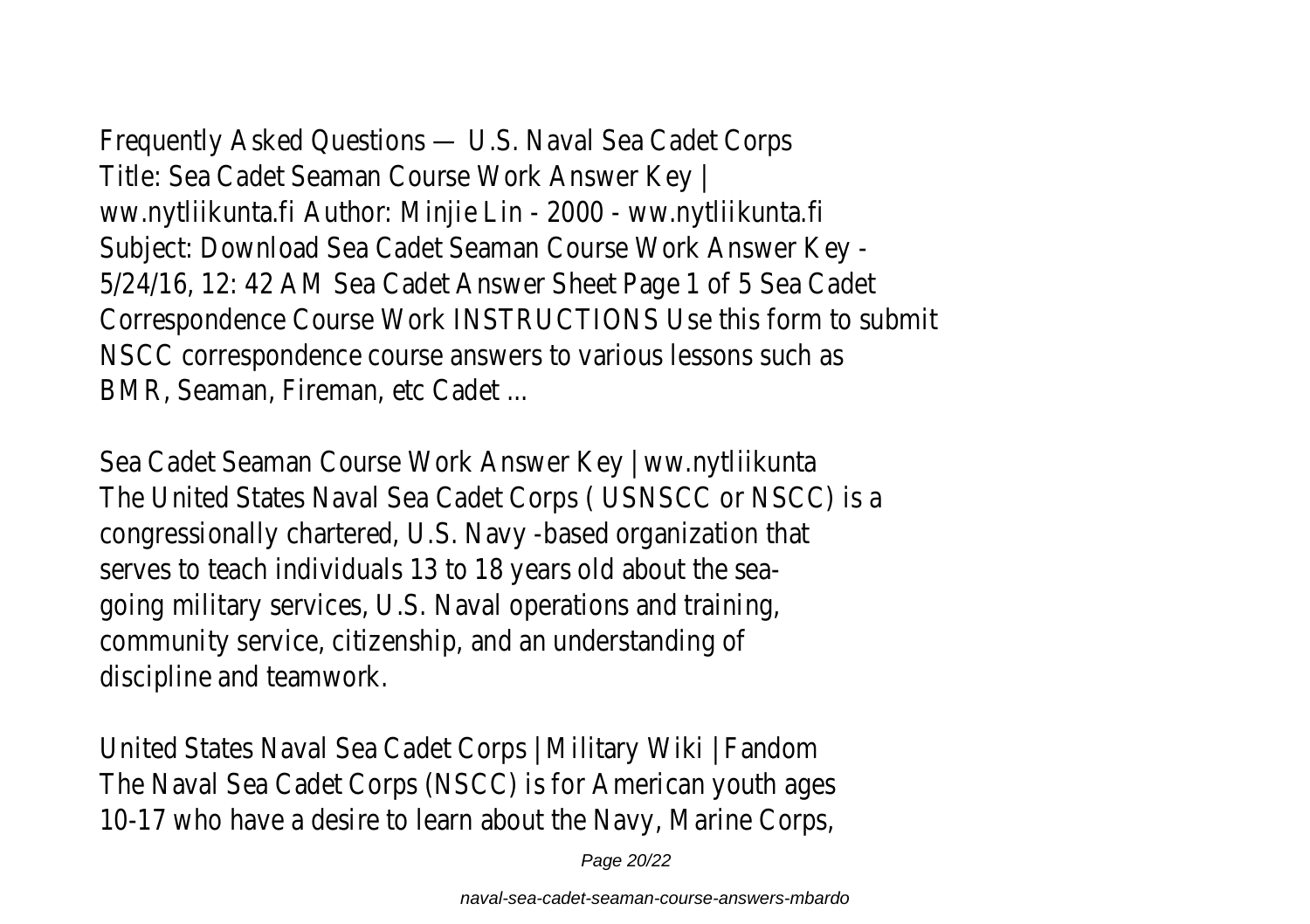Coast Guard and Merchant Marine. Sea Cadets are authorized by the Secretary of the Navy to wear Navy uniforms appropriately marked with the Sea Cadet Corps insignia.

Naval Sea Systems Command > Home > Warfare Centers > NSWC ... Our Supported Naval Sea Cadet Units: USNSCC is a national youth leadership development organization that promotes interest and skill in naval disciplines while instilling strong moral character and life skills through leadership and technical programs modeled after the Navy's professional development system. USNSCC is comprised of two programs.

Our Supported Naval Sea Cadet Units - Long Island Council ... In addition, daily runs for the cross country captain and classwork, Rosales is a member of the U.S. Naval Sea Cadet Corps, a Navy League of the United States youth training program supported by ...

Mario Rosales has shown leadership above his rank at ... The following is the U.S. Sea Services' new maritime strategy,

Page 21/22